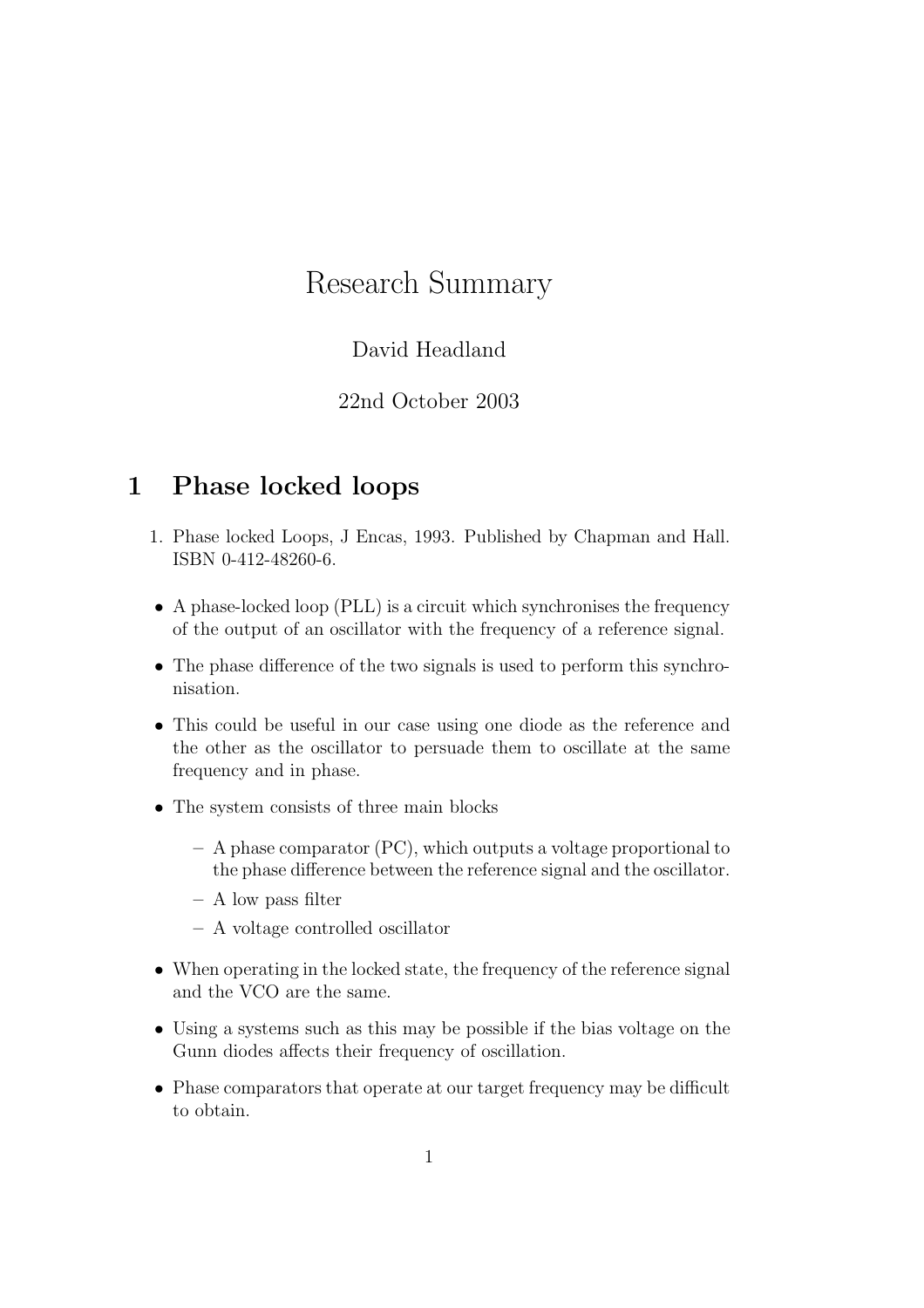# 2 Injection locking

- 1. RF power combining and injection locking of oscillators, RJ Collier and AM Affandi, IEEE Colloquium on RF Combining, 12 April 1990.
- 2. A study of locking phenomena in oscillators, R Adler, Proceedings of the Institute of Radio Engineers, Waves and Electrons, June 1946, pp351–357.
- Injection locking appears to be a more passive way of synchronising the frequency of oscillation of multiple oscillators for power combining.
- The range of frequencies at which locking can occur is given by:

$$
\frac{f_0}{2Q_{\text{ext}}}\sqrt{\frac{P_i}{P_0}}\sin\alpha
$$

Where:

| Frequency                                         |
|---------------------------------------------------|
| Q value of the reference oscillator               |
| Injected power from the reference oscillator      |
| Power output from the controller oscillator       |
| Phase angle between the signals $P_i$ and $P_0$ . |
|                                                   |

- As the frequency of the oscillator is shifted from its natural frequency by means of the injection locking, the phase difference,  $\alpha$ , will increase.
- The greatest efficiency is obtained when  $\alpha$  is at zero, dropping to 50% efficiency as  $\alpha \to 90^{\circ}$ .
- The more power than is injected (as a proportion of the output power). the smaller the phase difference in the oscillations.
- Spectral purity of injection locked combined oscillators is often better than for single oscillators.
- Explanation of locking range:
- Variables used:
	- $\omega_0$  Controlled oscillator frequency.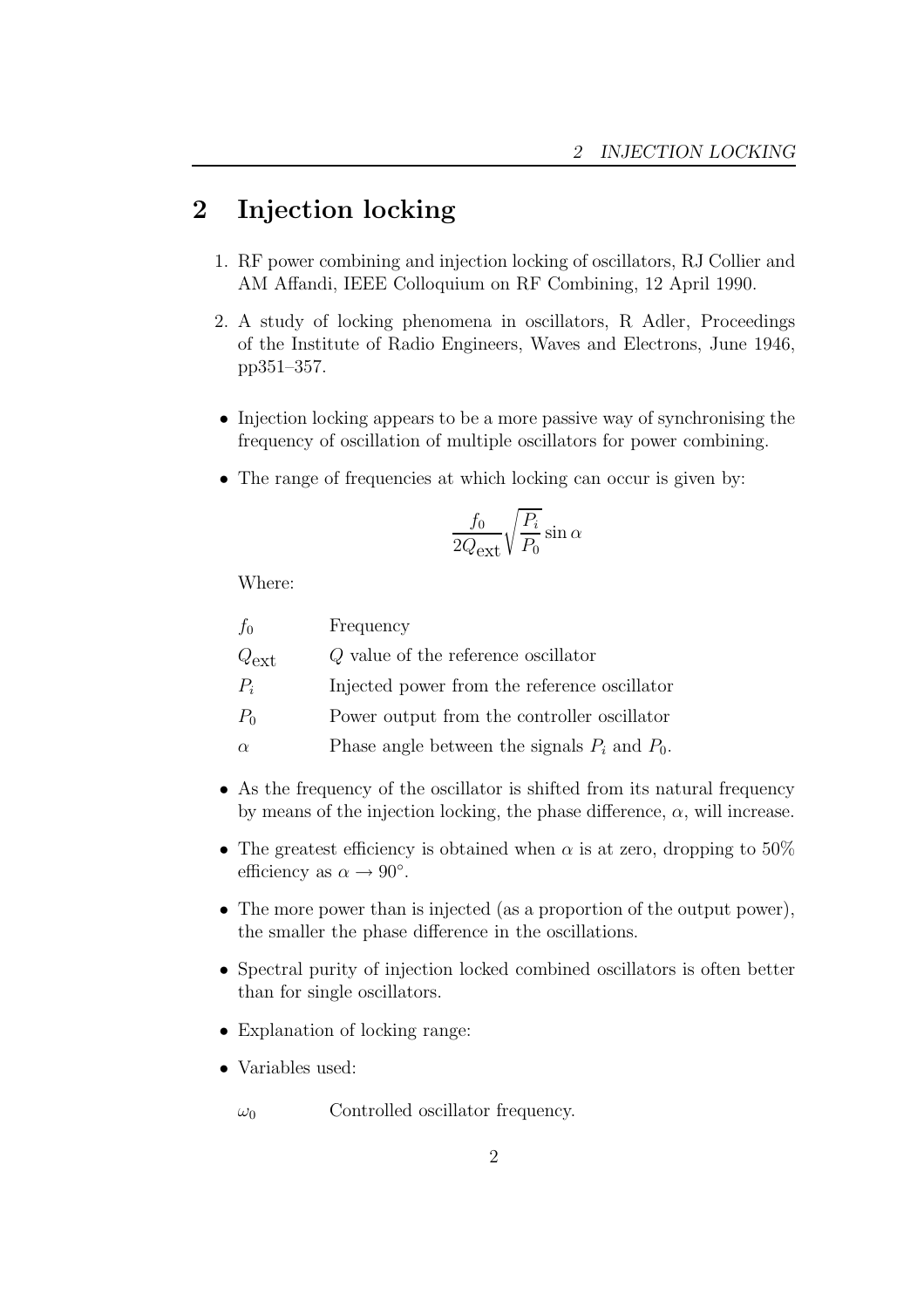#### 2 INJECTION LOCKING

| $\omega_1$       | Impressed frequency.              |
|------------------|-----------------------------------|
| $\omega$         | Instantaneous frequency.          |
| $\Delta\omega_0$ | $\omega_0 - \omega_1$ .           |
| $\Delta\omega$   | $\omega - \omega_1$ .             |
| T, T'            | Time constant, decay time.        |
| $E, E_1$         | Controlled and impressed signals. |
| $\phi$           | Phase difference.                 |
|                  | $d\phi$                           |

- $T \ll \frac{1}{\Delta\omega_0}$ ,  $T' \ll \frac{1}{\Delta\omega_0}$
- If a signal of frequency  $\omega_1 = \omega_0 + \Delta \omega_0$  is added to the signal E, a beat frequency will result. The frequency will be  $\ll \omega_0$ .
- $\bullet\,$  Phase difference:

$$
\begin{array}{rcl}\n\phi & = & A(\omega - \omega_0) \\
& = & A\left[ (\omega - \omega_1) - (\omega_0 - \omega_1) \right] \\
& = & A[\Delta\omega - \Delta\omega_0]\n\end{array}
$$

• Signal difference:

$$
-\frac{E_1}{E}\sin\alpha = A\left[\frac{d\alpha}{dt} - \Delta\omega_0\right]
$$

• Let  $B = \frac{E_1}{E_2}$  $\frac{E_1}{EA}$ :

$$
\frac{d\alpha}{dt} = -B\sin\alpha + \Delta\omega_0
$$
  
\n
$$
\tan\phi = 2Q\frac{\Delta\omega}{\omega_0}
$$

 $\bullet\,$  For small  $\phi\colon$ 

$$
\phi \approx 2Q \frac{\Delta \omega}{\omega_0}
$$
  
\n
$$
A = \frac{2Q}{\omega_0}
$$
  
\n
$$
B = \frac{E_1}{E} \frac{\omega_0}{2Q}
$$
  
\n
$$
\frac{d\alpha}{dt} = -\frac{E_1}{E} \frac{\omega_0}{2Q} \sin \alpha + \Delta \omega_0
$$